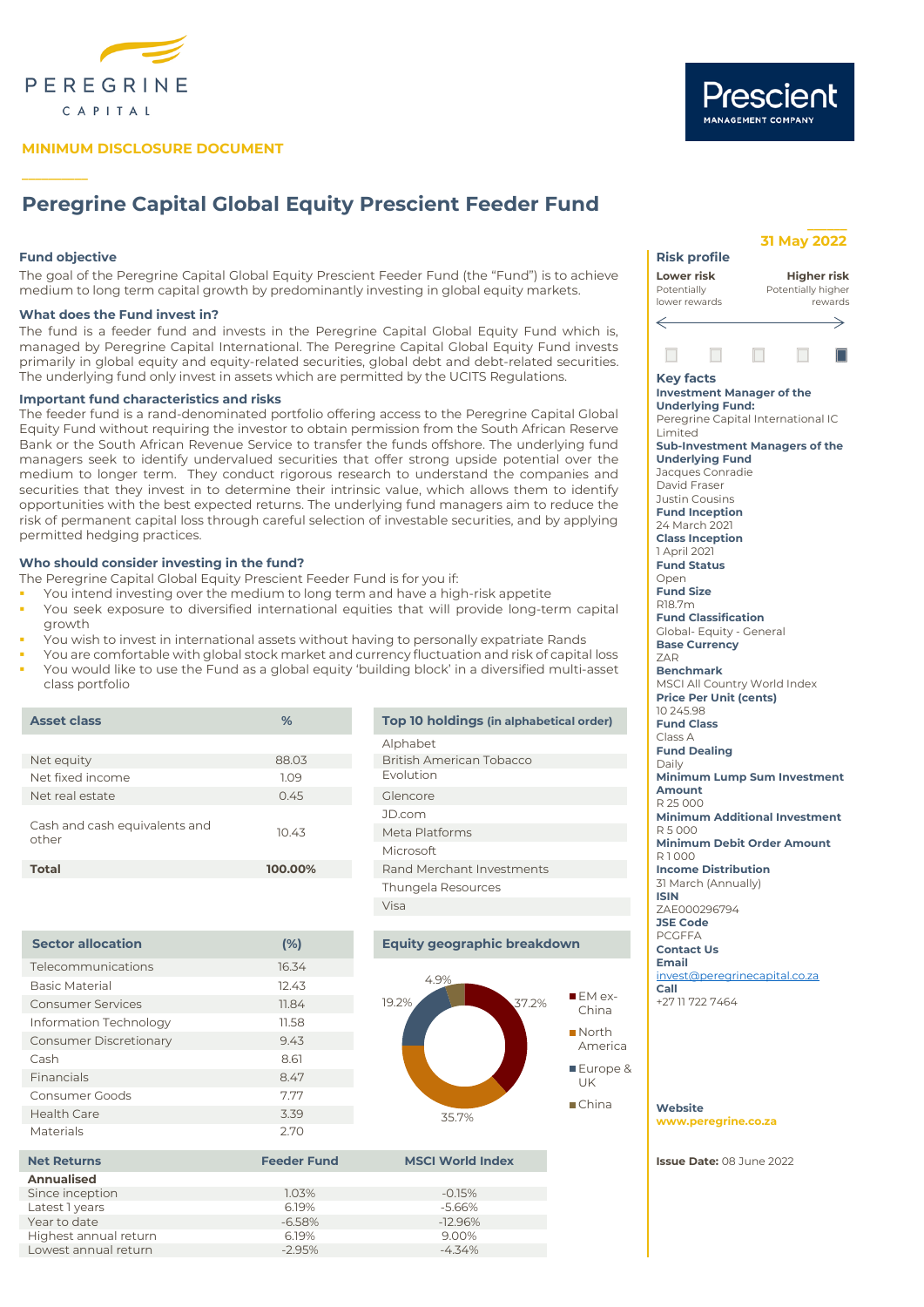| <b>Net returns</b> |          |          |       |       |          |       |       |          |       |       |            |       |          |                               |
|--------------------|----------|----------|-------|-------|----------|-------|-------|----------|-------|-------|------------|-------|----------|-------------------------------|
|                    | Jan      | Feb      | Mar   | Apr   | May      | Jun   | Jul   | Aug      | Sep   | Oct   | <b>Nov</b> | Dec   | Total    | <b>MSCI</b><br>World<br>Index |
| 2021               |          |          |       | 4.71% | $-8.98%$ | 6.35% | 0.92% | $-2.06%$ | 0.27% | 4.40% | $-0.02%$   | 3.33% | 8.34%    | 14.72%                        |
| 2022               | $-8.17%$ | $-2.20%$ | 0.34% | 4.09% | -0.41%   |       |       |          |       |       |            |       | $-6.58%$ | $-12.96%$                     |

# **Fund commentary**

The net return for the month of May was -0.41% for the Peregrine Capital Global Equity Prescient Feeder Fund. May was another turbulent month for global markets, with significant intra month volatility and divergent performance across major equity indexes. The MSCI World Equity Index advanced 0.2%, while the Nasdaq continued its poor run ending down 2.2%. The JSE Capped SWIX dropped by 0.3%.

The ongoing uncertainties around the Ukraine and Russia conflict, COVID-19, global growth trajectories, inflation, interest rate hikes and local politics continue to create significant volatility in asset prices. Portfolio positioning remains balanced, with exposure is balanced between energy producers that benefit from higher inflation, cheap value opportunities and cash generative growth companies where we deem valuations attractive. The balance sheets of all companies we are invested in remain extremely strong, which is critical for them to navigate through this period of higher inflation and lower growth, with recession risk looming large.

Peregrine Capital remains resolutely committed to seeking out investment opportunities during these uncertain times, based on detailed, bottom up, fundamental research and deploying capital rationally where market prices deviate materially from fundamental value. We remain confident that over the medium term the earnings growth of our shares should come through in strong performance for investors.